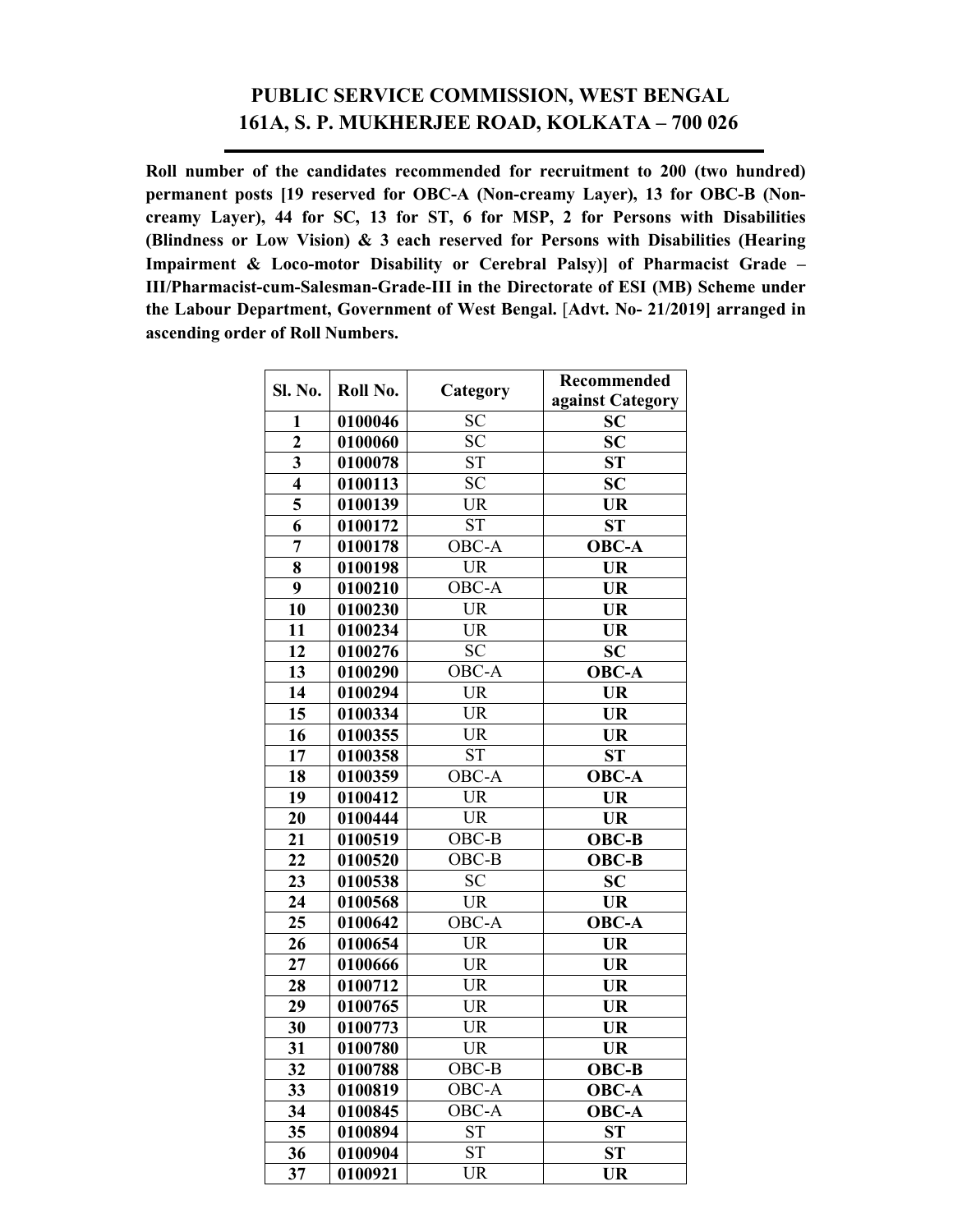| Sl. No.         | Roll No. | Category               | Recommended      |
|-----------------|----------|------------------------|------------------|
|                 |          |                        | against Category |
| 38              | 0100923  | <b>SC</b>              | SC               |
| 39              | 0100978  | <b>UR</b>              | <b>UR</b>        |
| 40              | 0100998  | <b>UR</b>              | <b>UR</b>        |
| 41              | 0101091  | <b>SC</b>              | <b>SC</b>        |
| 42              | 0101108  | <b>SC</b>              | <b>UR</b>        |
| 43              | 0101122  | <b>SC</b>              | SC               |
| 44              | 0101146  | <b>ST</b>              | <b>ST</b>        |
| 45              | 0101199  | <b>UR</b>              | <b>UR</b>        |
| 46              | 0101210  | <b>SC</b>              | SC               |
| 47              | 0101211  | <b>UR</b>              | <b>UR</b>        |
| 48              | 0101223  | OBC-B                  | OBC-B            |
| 49              | 0101229  | <b>UR</b>              | <b>UR</b>        |
| 50              | 0101257  | <b>UR</b>              | <b>UR</b>        |
| 51              | 0101300  | <b>UR</b>              | <b>UR</b>        |
| 52              | 0101313  | <b>SC</b>              | <b>SC</b>        |
| 53              | 0101327  | <b>SC</b>              | <b>SC</b>        |
| 54              | 0101329  | OBC-A                  | <b>OBC-A</b>     |
| 55              | 0101361  | $\overline{\text{UR}}$ | <b>UR</b>        |
| $\overline{56}$ | 0101381  | OBC-B                  | <b>OBC-B</b>     |
| 57              | 0101398  | <b>UR</b>              | <b>UR</b>        |
| 58              | 0101409  | <b>UR</b>              | <b>UR</b>        |
| 59              | 0101413  | <b>UR</b>              | <b>UR</b>        |
| 60              | 0101512  | <b>UR</b>              | <b>UR</b>        |
| 61              | 0101517  | <b>UR</b>              | <b>UR</b>        |
| 62              | 0101533  | OBC-A                  | <b>OBC-A</b>     |
| 63              | 0101611  | <b>UR</b>              | <b>UR</b>        |
| 64              | 0101618  | OBC-A                  | <b>OBC-A</b>     |
| 65              | 0101639  | OBC-B                  | OBC-B            |
| 66              | 0101640  | <b>UR</b>              | <b>UR</b>        |
| 67              | 0101657  | <b>UR</b>              | <b>UR</b>        |
| 68              | 0101691  | OBC-A                  | $OBC-A$          |
| 69              | 0101697  | <b>UR</b>              | <b>UR</b>        |
| 70              | 0101739  | UR                     | UR               |
| 71              | 0101773  | <b>UR</b>              | <b>UR</b>        |
| 72              | 0101788  | <b>SC</b>              | <b>SC</b>        |
| 73              | 0101791  | UR                     | UR               |
| 74              | 0101827  | <b>SC</b>              | <b>SC</b>        |
| 75              | 0101846  | <b>SC</b>              | <b>SC</b>        |
| 76              | 0101849  | <b>SC</b>              | <b>SC</b>        |
| 77              | 0101893  | UR                     | UR               |
| 78              | 0101945  | <b>SC</b>              | <b>SC</b>        |
| 79              | 0101952  | <b>UR</b>              | <b>UR</b>        |
| 80              | 0101972  | <b>UR</b>              | <b>UR</b>        |
| 81              | 0101979  | <b>SC</b>              | <b>SC</b>        |
| 82              | 0102005  | OBC-A                  | <b>OBC-A</b>     |
| 83              | 0102085  | <b>SC</b>              | <b>SC</b>        |
| 84              | 0102118  | <b>SC</b>              | <b>SC</b>        |
| 85              | 0102128  | <b>ST</b>              | ST               |
| 86              | 0102151  | <b>UR</b>              | UR               |
| 87              | 0102156  | <b>UR</b>              | <b>UR</b>        |
| 88              | 0102202  | <b>UR</b>              | <b>UR</b>        |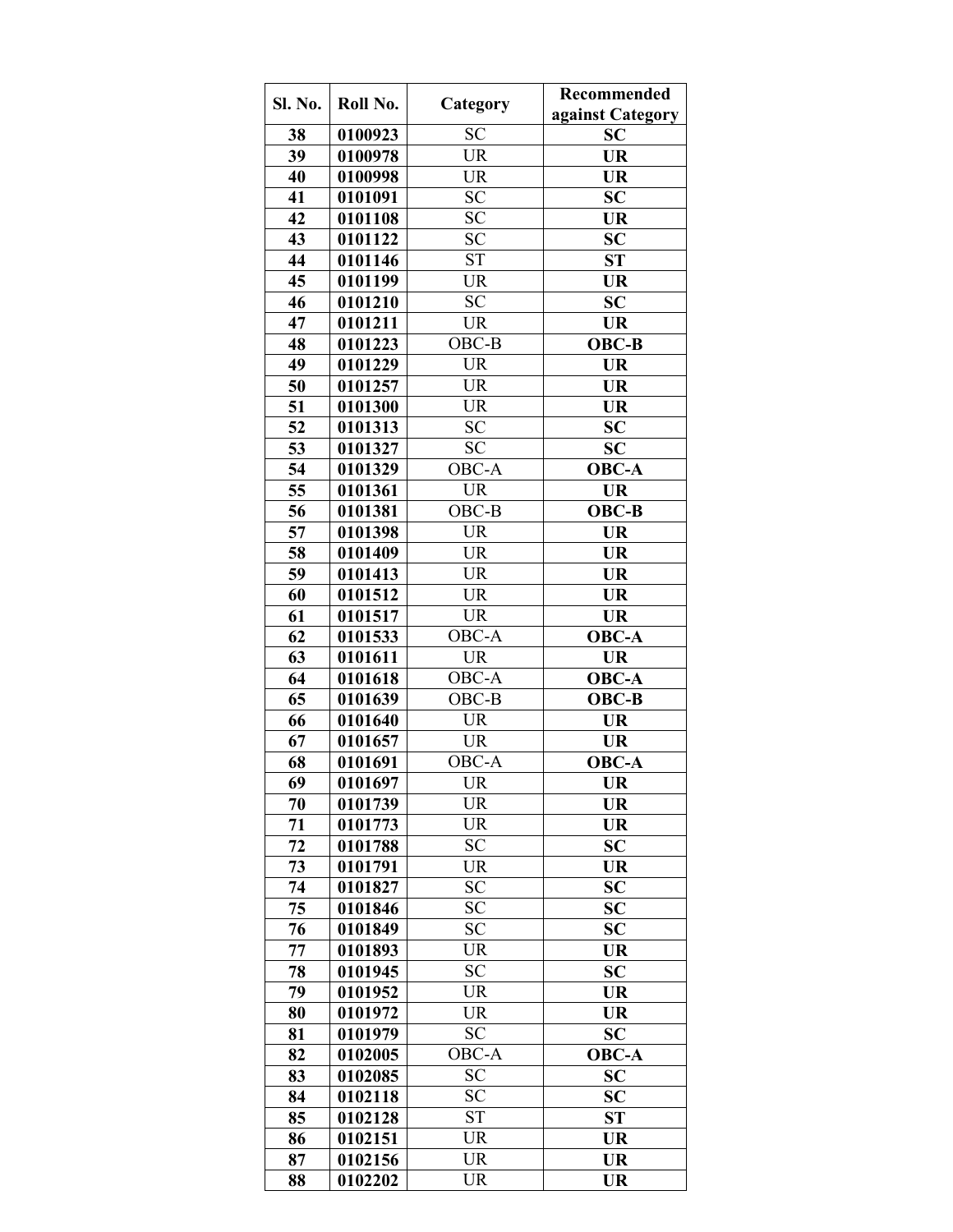| Sl. No. | Roll No. | Category               | Recommended      |
|---------|----------|------------------------|------------------|
|         |          |                        | against Category |
| 89      | 0102203  | <b>SC</b>              | <b>SC</b>        |
| 90      | 0102236  | <b>UR</b>              | <b>UR</b>        |
| 91      | 0102254  | <b>UR</b>              | <b>UR</b>        |
| 92      | 0102274  | <b>SC</b>              | <b>SC</b>        |
| 93      | 0102301  | <b>SC</b>              | SC               |
| 94      | 0102344  | $\overline{SC}$        | <b>SC</b>        |
| 95      | 0102391  | <b>UR</b>              | <b>UR</b>        |
| 96      | 0102410  | <b>UR</b>              | <b>UR</b>        |
| 97      | 0102422  | <b>SC</b>              | <b>SC</b>        |
| 98      | 0102474  | <b>UR</b>              | <b>UR</b>        |
| 99      | 0102477  | <b>UR</b>              | <b>UR</b>        |
| 100     | 0102503  | OBC-A                  | <b>OBC-A</b>     |
| 101     | 0102553  | <b>UR</b>              | <b>UR</b>        |
| 102     | 0102558  | <b>UR</b>              | <b>UR</b>        |
| 103     | 0102567  | <b>SC</b>              | <b>SC</b>        |
| 104     | 0102597  | <b>UR</b>              | <b>UR</b>        |
| 105     | 0102685  | $\overline{\text{UR}}$ | <b>UR</b>        |
| 106     | 0102754  | SC                     | <b>SC</b>        |
| 107     | 0102755  | OBC-A                  | $OBC-A$          |
| 108     | 0102757  | <b>UR</b>              | UR               |
| 109     | 0102765  | <b>UR</b>              | <b>UR</b>        |
| 110     | 0102770  | OBC-B                  | <b>OBC-B</b>     |
| 111     | 0102794  | <b>SC</b>              | <b>SC</b>        |
| 112     | 0102805  | <b>UR</b>              | UR               |
| 113     | 0102811  | <b>SC</b>              | <b>SC</b>        |
| 114     | 0102821  | $OBC-B$                | <b>OBC-B</b>     |
| 115     | 0102830  | OBC-B / MSP            | <b>MSP</b>       |
| 116     | 0102876  | <b>UR</b>              | <b>UR</b>        |
| 117     | 0102883  | <b>UR</b>              | <b>UR</b>        |
| 118     | 0102884  | $OBC-A$                | <b>OBC-A</b>     |
| 119     | 0102891  | <b>UR</b>              | <b>UR</b>        |
| 120     | 0102939  | <b>UR</b>              | <b>UR</b>        |
| 121     | 0102968  | <b>UR</b>              | UR               |
| 122     | 0102975  | <b>SC</b>              | <b>SC</b>        |
| 123     | 0102978  | <b>UR</b>              | <b>UR</b>        |
| 124     | 0102984  | <b>SC</b>              | <b>SC</b>        |
| 125     | 0103026  | <b>ST</b>              | <b>ST</b>        |
| 126     | 0103161  | OBC-A                  | <b>OBC-A</b>     |
| 127     | 0103180  | <b>UR</b>              | <b>UR</b>        |
| 128     | 0103200  | <b>SC</b>              | <b>SC</b>        |
| 129     | 0103234  | <b>ST</b>              | <b>ST</b>        |
| 130     | 0103311  | <b>UR</b>              | <b>UR</b>        |
| 131     | 0103330  | <b>SC</b>              | <b>SC</b>        |
| 132     | 0103341  | OBC-A                  | OBC-A            |
| 133     | 0103355  | <b>UR</b>              | <b>UR</b>        |
| 134     | 0103374  | <b>UR</b>              | <b>UR</b>        |
| 135     | 0103442  | <b>UR</b>              | <b>UR</b>        |
| 136     | 0103495  | <b>UR</b>              | <b>UR</b>        |
| 137     | 0103497  | <b>UR</b>              | <b>UR</b>        |
| 138     | 0103510  | <b>ST</b>              | <b>ST</b>        |
| 139     | 0103535  | OBC-B                  | OBC-B            |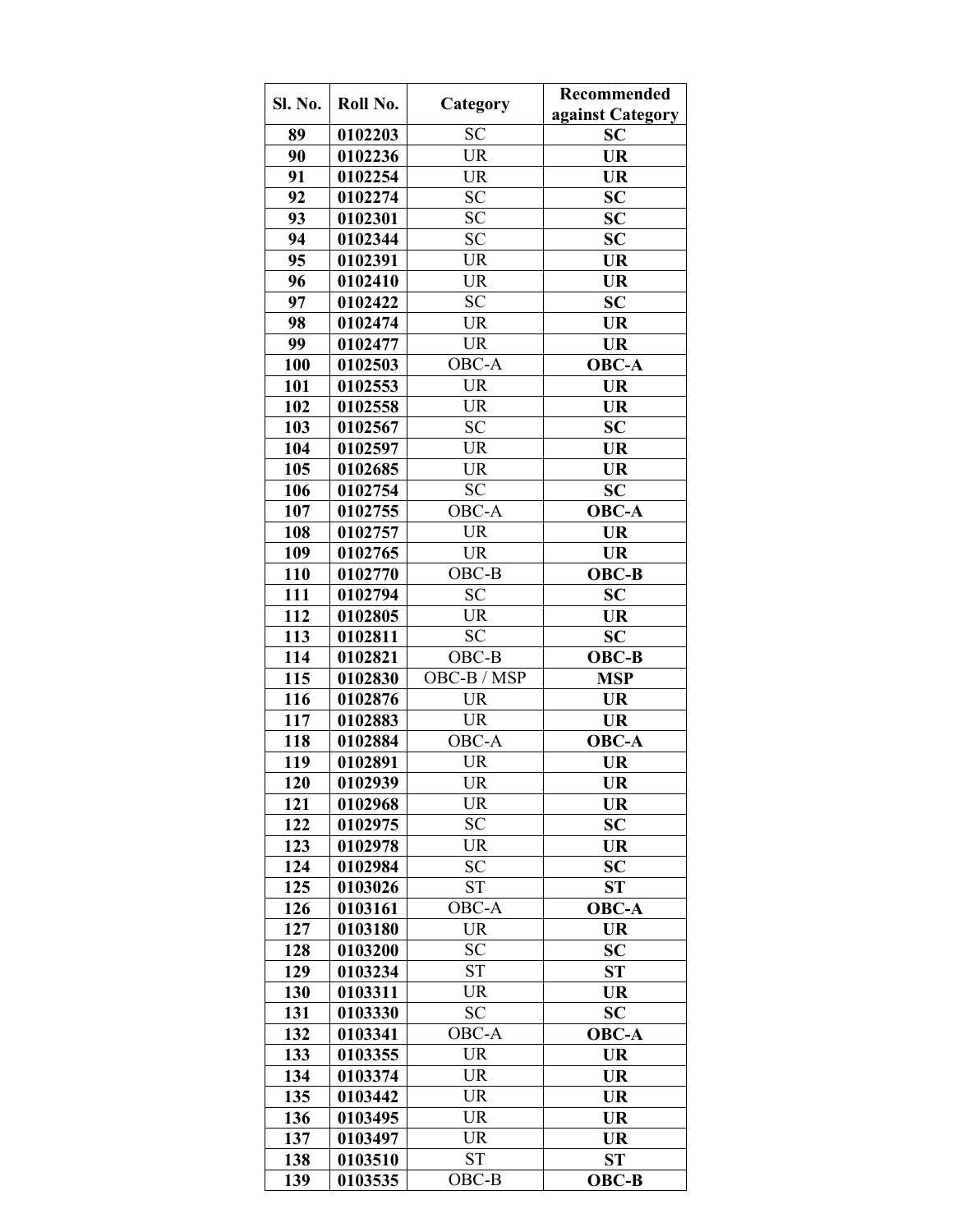| Sl. No. | Roll No. | Category               | <b>Recommended</b> |
|---------|----------|------------------------|--------------------|
|         |          |                        | against Category   |
| 140     | 0103598  | <b>UR</b>              | <b>UR</b>          |
| 141     | 0103635  | <b>UR</b>              | <b>UR</b>          |
| 142     | 0103723  | <b>UR</b>              | <b>UR</b>          |
| 143     | 0103730  | <b>UR</b>              | <b>UR</b>          |
| 144     | 0103799  | <b>UR</b>              | <b>UR</b>          |
| 145     | 0103875  | <b>UR</b>              | <b>UR</b>          |
| 146     | 0103916  | OBC-A                  | <b>OBC-A</b>       |
| 147     | 0103972  | OBC-B                  | <b>OBC-B</b>       |
| 148     | 0103982  | <b>SC</b>              | <b>SC</b>          |
| 149     | 0103993  | OBC-B                  | OBC-B              |
| 150     | 0103995  | <b>UR</b>              | <b>UR</b>          |
| 151     | 0103998  | <b>UR</b>              | <b>UR</b>          |
| 152     | 0104003  | <b>UR</b>              | <b>UR</b>          |
| 153     | 0104008  | OBC-B                  | OBC-B              |
| 154     | 0104097  | <b>UR</b>              | <b>UR</b>          |
| 155     | 0104102  | OBC-A                  | <b>OBC-A</b>       |
| 156     | 0104107  | $\overline{\text{UR}}$ | <b>UR</b>          |
| 157     | 0104160  | <b>SC</b>              | <b>SC</b>          |
| 158     | 0104205  | <b>UR</b>              | UR                 |
| 159     | 0104209  | <b>ST</b>              | <b>ST</b>          |
| 160     | 0104242  | <b>UR</b>              | <b>UR</b>          |
| 161     | 0104273  | OBC-B                  | <b>OBC-B</b>       |
| 162     | 0104293  | <b>ST</b>              | ST                 |
| 163     | 0104306  | <b>SC</b>              | <b>SC</b>          |
| 164     | 0104316  | <b>UR</b>              | <b>UR</b>          |
| 165     | 0104334  | <b>UR</b>              | <b>UR</b>          |
| 166     | 0104392  | <b>SC</b>              | <b>SC</b>          |
| 167     | 0104414  | <b>UR</b>              | <b>UR</b>          |
| 168     | 0104415  | OBC-A                  | <b>OBC-A</b>       |
| 169     | 0104438  | <b>SC</b>              | <b>SC</b>          |
| 170     | 0104442  | UR                     | <b>UR</b>          |
| 171     | 0104455  | <b>SC</b>              | <b>SC</b>          |
| 172     | 0104458  | UR                     | UR                 |
| 173     | 0104484  | <b>UR</b>              | <b>UR</b>          |
| 174     | 0104486  | <b>SC</b>              | <b>SC</b>          |
| 175     | 0104488  | <b>SC</b>              | <b>SC</b>          |
| 176     | 0104499  | UR                     | UR                 |
| 177     | 0104540  | <b>UR</b>              | <b>UR</b>          |
| 178     | 0104550  | <b>SC</b>              | <b>SC</b>          |
| 179     | 0104564  | <b>SC</b>              | SC                 |
| 180     | 0104582  | <b>UR</b>              | UR                 |
| 181     | 0104606  | <b>UR</b>              | <b>UR</b>          |
| 182     | 0104622  | <b>SC</b>              | <b>UR</b>          |
| 183     | 0104635  | UR                     | <b>UR</b>          |
| 184     | 0104696  | <b>SC</b>              | <b>SC</b>          |
| 185     | 0104703  | <b>UR</b>              | <b>UR</b>          |
| 186     | 0104708  | <b>SC</b>              | <b>SC</b>          |
| 187     | 0104725  | $OBC-A / PD(HI)$       | PD(HI)             |
| 188     | 0104731  | PD(HI)                 | PD(HI)             |
| 189     | 0104732  | PD(HI)                 | PD(HI)             |
| 190     | 0104749  | PD(LD/CP)              | PD(LD/CP)          |